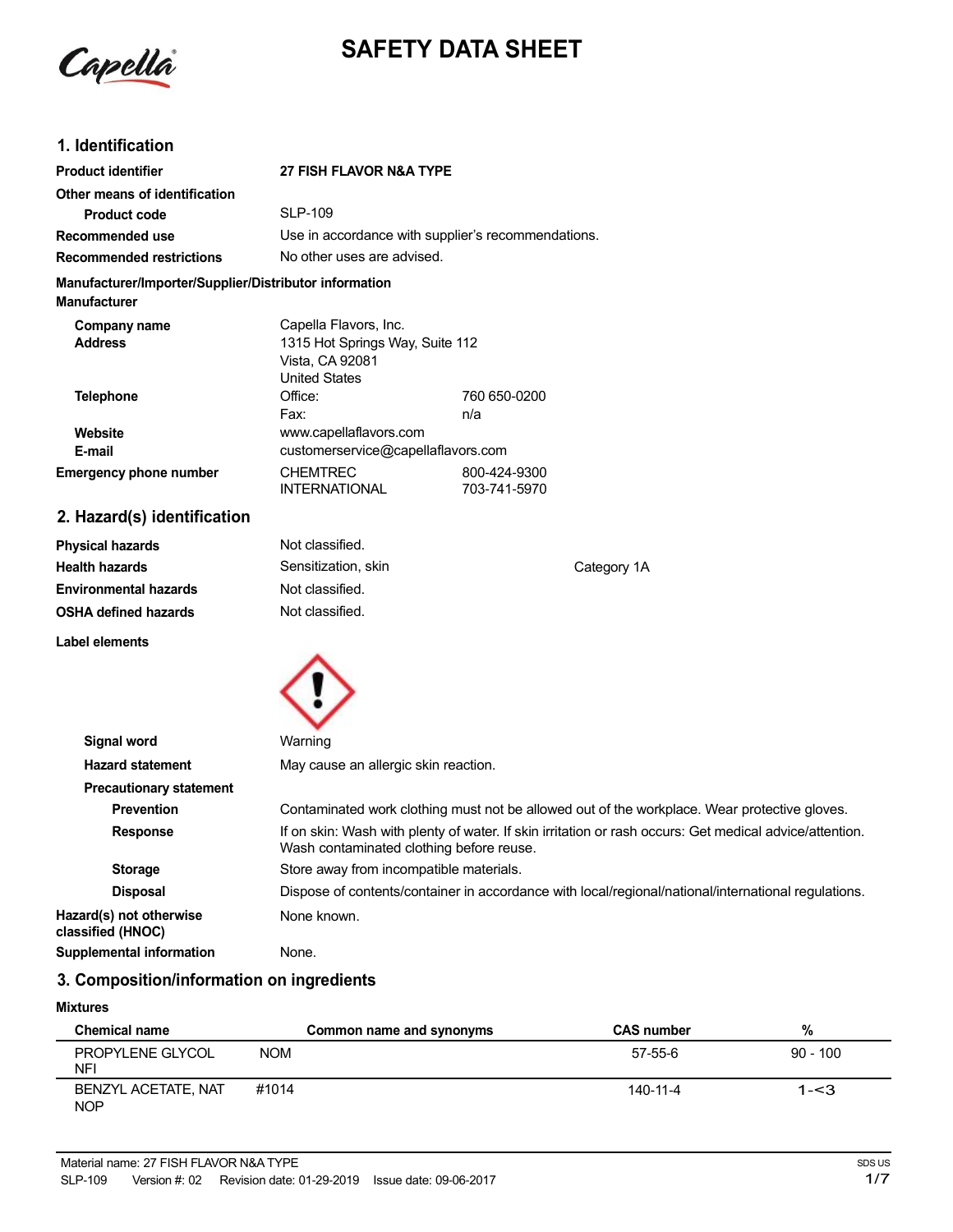| <b>Chemical name</b>                                                         | Common name and synonyms                                                                                                                                                                                                                                                                                                                                                                                                                                            | <b>CAS number</b> | %          |
|------------------------------------------------------------------------------|---------------------------------------------------------------------------------------------------------------------------------------------------------------------------------------------------------------------------------------------------------------------------------------------------------------------------------------------------------------------------------------------------------------------------------------------------------------------|-------------------|------------|
| DAMASCENONE 1% NAT IN<br><b>ETOH</b><br>#1040 NOP                            |                                                                                                                                                                                                                                                                                                                                                                                                                                                                     | 23696-85-7        | ${}_{0.2}$ |
| Other components below reportable levels                                     |                                                                                                                                                                                                                                                                                                                                                                                                                                                                     |                   | $5 - 10$   |
|                                                                              | *Designates that a specific chemical identity and/or percentage of composition has been withheld as a trade secret.                                                                                                                                                                                                                                                                                                                                                 |                   |            |
| 4. First-aid measures                                                        |                                                                                                                                                                                                                                                                                                                                                                                                                                                                     |                   |            |
| <b>Inhalation</b><br><b>Skin contact</b>                                     | Move to fresh air. Call a physician if symptoms develop or persist.<br>Remove contaminated clothing immediately and wash skin with soap and water. In case of<br>eczema or other skin disorders: Seek medical attention and take along these instructions.                                                                                                                                                                                                          |                   |            |
| Eye contact                                                                  | Rinse with water. Get medical attention if irritation develops and persists.                                                                                                                                                                                                                                                                                                                                                                                        |                   |            |
| Ingestion                                                                    | Rinse mouth. Get medical attention if symptoms occur.                                                                                                                                                                                                                                                                                                                                                                                                               |                   |            |
| <b>Most important</b><br>symptoms/effects, acute and<br>delayed              | May cause an allergic skin reaction. Dermatitis. Rash.                                                                                                                                                                                                                                                                                                                                                                                                              |                   |            |
| Indication of immediate<br>medical attention and special<br>treatment needed | Provide general supportive measures and treat symptomatically. Keep victim under observation.<br>Symptoms may be delayed.                                                                                                                                                                                                                                                                                                                                           |                   |            |
| <b>General information</b>                                                   | Ensure that medical personnel are aware of the material(s) involved, and take precautions to<br>protect themselves. Wash contaminated clothing before reuse.                                                                                                                                                                                                                                                                                                        |                   |            |
| 5. Fire-fighting measures                                                    |                                                                                                                                                                                                                                                                                                                                                                                                                                                                     |                   |            |
| Suitable extinguishing media                                                 | Alcohol resistant foam. Powder. Carbon dioxide (CO2).                                                                                                                                                                                                                                                                                                                                                                                                               |                   |            |
| Unsuitable extinguishing<br>media                                            | Do not use water jet as an extinguisher, as this will spread the fire.                                                                                                                                                                                                                                                                                                                                                                                              |                   |            |
| Specific hazards arising from<br>the chemical                                | During fire, gases hazardous to health may be formed.                                                                                                                                                                                                                                                                                                                                                                                                               |                   |            |
| Special protective equipment<br>and precautions for firefighters             | Self-contained breathing apparatus and full protective clothing must be worn in case of fire.                                                                                                                                                                                                                                                                                                                                                                       |                   |            |
| <b>Fire fighting</b><br>equipment/instructions                               | Move containers from fire area if you can do so without risk.                                                                                                                                                                                                                                                                                                                                                                                                       |                   |            |
| <b>Specific methods</b>                                                      | Use standard firefighting procedures and consider the hazards of other involved materials.                                                                                                                                                                                                                                                                                                                                                                          |                   |            |
| <b>General fire hazards</b>                                                  | No unusual fire or explosion hazards noted.                                                                                                                                                                                                                                                                                                                                                                                                                         |                   |            |
| 6. Accidental release measures                                               |                                                                                                                                                                                                                                                                                                                                                                                                                                                                     |                   |            |
| Personal precautions,<br>protective equipment and<br>emergency procedures    | Keep unnecessary personnel away. Keep people away from and upwind of spill/leak. Wear<br>appropriate protective equipment and clothing during clean-up. Avoid breathing mist/vapors. Do<br>not touch damaged containers or spilled material unless wearing appropriate protective clothing.<br>Ensure adequate ventilation. Local authorities should be advised if significant spillages cannot be<br>contained. For personal protection, see section 8 of the SDS. |                   |            |
| <b>Methods and materials for</b>                                             | Use water spray to reduce vapors or divert vapor cloud drift.                                                                                                                                                                                                                                                                                                                                                                                                       |                   |            |
| containment and cleaning up                                                  | Large Spills: Stop the flow of material, if this is without risk. Dike the spilled material, where this is<br>possible. Absorb in vermiculite, dry sand or earth and place into containers. Following product<br>recovery, flush area with water.                                                                                                                                                                                                                   |                   |            |
|                                                                              | Small Spills: Wipe up with absorbent material (e.g. cloth, fleece). Clean surface thoroughly to<br>remove residual contamination.                                                                                                                                                                                                                                                                                                                                   |                   |            |
|                                                                              | Never return spills to original containers for re-use. For waste disposal, see section 13 of the SDS.                                                                                                                                                                                                                                                                                                                                                               |                   |            |
| <b>Environmental precautions</b>                                             | Avoid discharge into drains, water courses or onto the ground.                                                                                                                                                                                                                                                                                                                                                                                                      |                   |            |
| 7. Handling and storage                                                      |                                                                                                                                                                                                                                                                                                                                                                                                                                                                     |                   |            |
| Precautions for safe handling                                                | Avoid breathing mist/vapors. Avoid contact with eyes, skin, and clothing. Avoid prolonged<br>exposure. Provide adequate ventilation. Wear appropriate personal protective equipment. Observe<br>good industrial hygiene practices.                                                                                                                                                                                                                                  |                   |            |
| Conditions for safe storage,<br>including any incompatibilities              | Store in tightly closed container. Store away from incompatible materials (see Section 10 of the<br>SDS).                                                                                                                                                                                                                                                                                                                                                           |                   |            |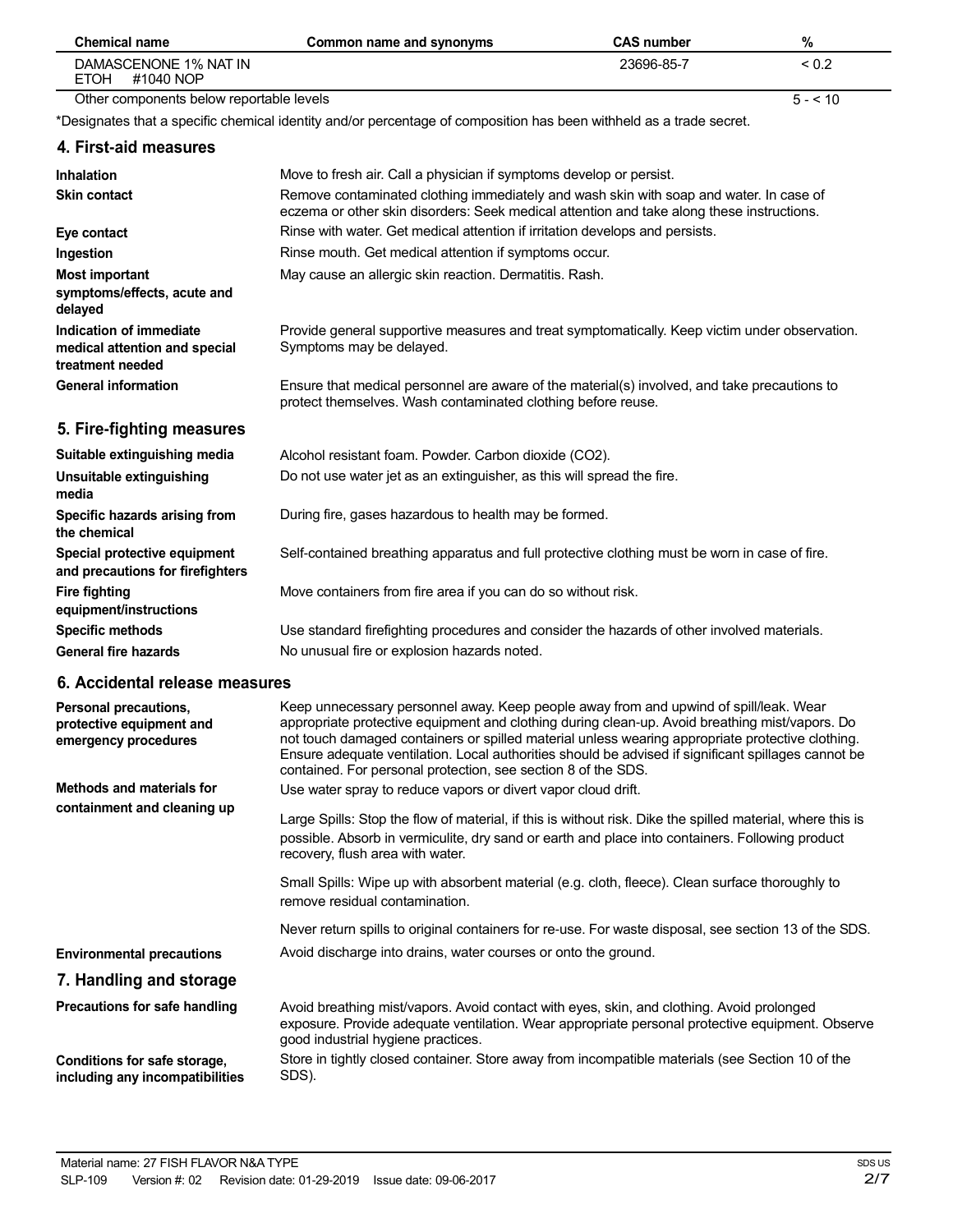# **8. Exposure controls/personal protection**

#### **Occupational exposure limits**

The following constituents are the only constituents of the product which have a PEL, TLV or other recommended exposure limit. At this time, the other constituents have no known exposure limits.

| <b>US. ACGIH Threshold Limit Values</b>                  |                                                                                                                                                                                                                                                                                                                                                                    |               |          |
|----------------------------------------------------------|--------------------------------------------------------------------------------------------------------------------------------------------------------------------------------------------------------------------------------------------------------------------------------------------------------------------------------------------------------------------|---------------|----------|
| <b>Components</b>                                        | Type                                                                                                                                                                                                                                                                                                                                                               | Value         |          |
| BENZYL ACETATE, NAT<br>#1014 NOP (CAS<br>$140-11-4)$     | <b>TWA</b>                                                                                                                                                                                                                                                                                                                                                         | 10 ppm        |          |
| US. Workplace Environmental Exposure Level (WEEL) Guides |                                                                                                                                                                                                                                                                                                                                                                    |               |          |
| <b>Components</b>                                        | <b>Type</b>                                                                                                                                                                                                                                                                                                                                                        | Value         | Form     |
| PROPYLENE GLYCOL<br>NOM NFI (CAS 57-55-6)                | <b>TWA</b>                                                                                                                                                                                                                                                                                                                                                         | $10$ mg/m $3$ | Aerosol. |
| <b>Biological limit values</b>                           | No biological exposure limits noted for the ingredient(s).                                                                                                                                                                                                                                                                                                         |               |          |
| Appropriate engineering<br>controls                      | Good general ventilation should be used. Ventilation rates should be matched to conditions. If<br>applicable, use process enclosures, local exhaust ventilation, or other engineering controls to<br>maintain airborne levels below recommended exposure limits. If exposure limits have not been<br>established, maintain airborne levels to an acceptable level. |               |          |
|                                                          | Individual protection measures, such as personal protective equipment                                                                                                                                                                                                                                                                                              |               |          |
| <b>Eye/face protection</b>                               | Face shield is recommended. Wear safety glasses with side shields (or goggles).                                                                                                                                                                                                                                                                                    |               |          |
| <b>Skin protection</b>                                   |                                                                                                                                                                                                                                                                                                                                                                    |               |          |
| Hand protection                                          | Wear appropriate chemical resistant gloves.                                                                                                                                                                                                                                                                                                                        |               |          |
| <b>Other</b>                                             | Wear appropriate chemical resistant clothing. Use of an impervious apron is recommended.                                                                                                                                                                                                                                                                           |               |          |
| <b>Respiratory protection</b>                            | In case of insufficient ventilation, wear suitable respiratory equipment.                                                                                                                                                                                                                                                                                          |               |          |
| <b>Thermal hazards</b>                                   | Wear appropriate thermal protective clothing, when necessary.                                                                                                                                                                                                                                                                                                      |               |          |
| General hygiene<br>considerations                        | Always observe good personal hygiene measures, such as washing after handling the material<br>and before eating, drinking, and/or smoking. Routinely wash work clothing and protective<br>equipment to remove contaminants. Contaminated work clothing should not be allowed out of the<br>workplace.                                                              |               |          |

# **9. Physical and chemical properties**

#### **Appearance**

| <b>Physical state</b>                        | Liquid.                                       |
|----------------------------------------------|-----------------------------------------------|
| Form                                         | Liquid.                                       |
| Color                                        | Not available.                                |
| Odor                                         | Not available.                                |
| <b>Odor threshold</b>                        | Not available.                                |
| рH                                           | Not available.                                |
| Melting point/freezing point                 | -74.2 $\degree$ F (-59 $\degree$ C) estimated |
| Initial boiling point and boiling<br>range   | 370.76 °F (188.2 °C) estimated                |
| <b>Flash point</b>                           | > 200.0 °F (> 93.3 °C) Closed Cup             |
| <b>Evaporation rate</b>                      | Not available.                                |
| Flammability (solid, gas)                    | Not applicable.                               |
| Upper/lower flammability or explosive limits |                                               |
| <b>Flammability limit - lower</b><br>$(\%)$  | Not available.                                |
| <b>Flammability limit - upper</b><br>$(\%)$  | Not available.                                |
| Explosive limit - lower (%)                  | Not available.                                |
| Explosive limit - upper (%)                  | Not available.                                |
| Vapor pressure                               | 0.16 hPa estimated                            |
| Vapor density                                | Not available.                                |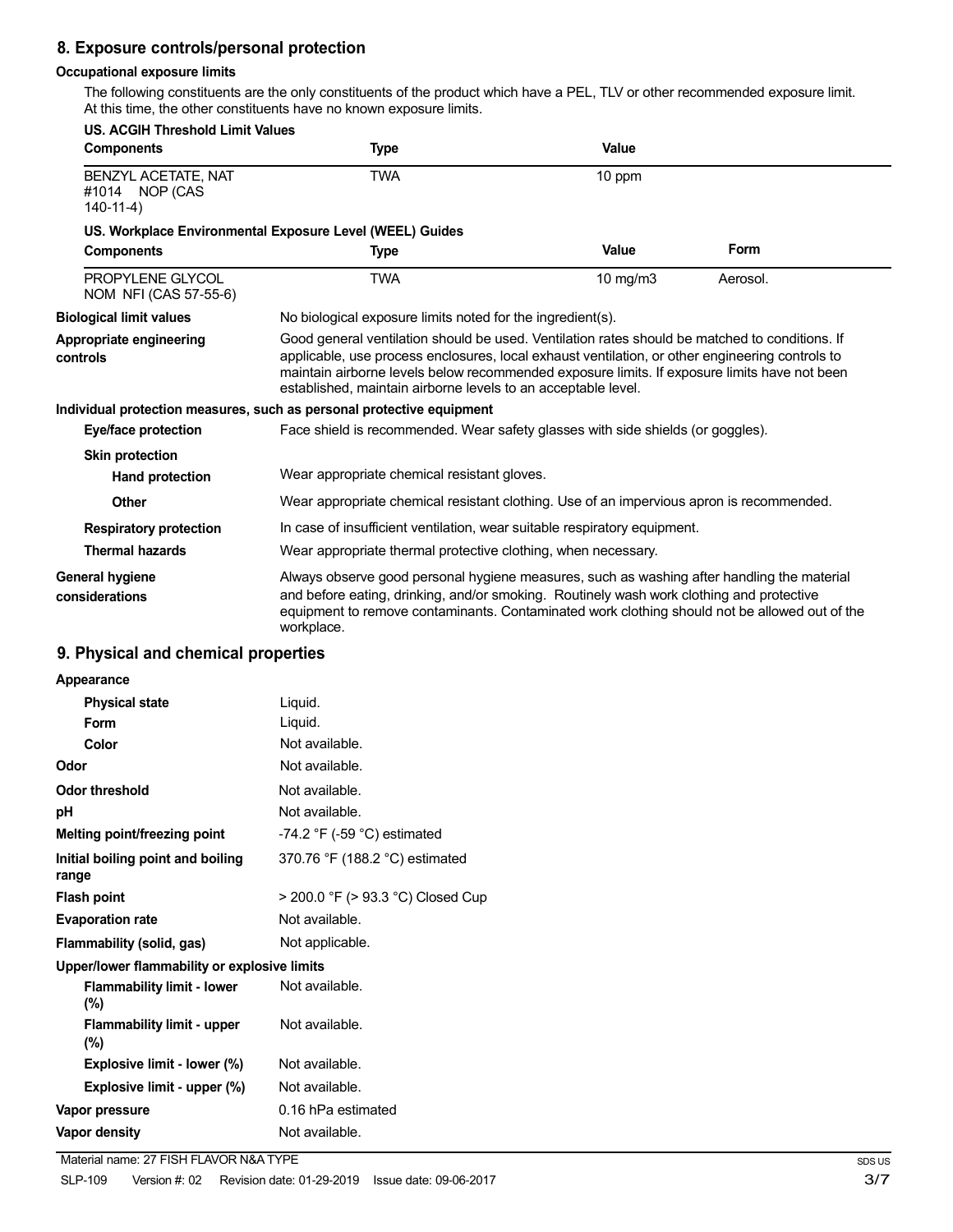| <b>Relative density</b>                           | Not available.                                                                                                                                                           |
|---------------------------------------------------|--------------------------------------------------------------------------------------------------------------------------------------------------------------------------|
| Solubility(ies)                                   |                                                                                                                                                                          |
| Solubility (water)                                | Not available.                                                                                                                                                           |
| <b>Partition coefficient</b><br>(n-octanol/water) | Not available.                                                                                                                                                           |
| <b>Auto-ignition temperature</b>                  | 700 °F (371.11 °C) estimated                                                                                                                                             |
| <b>Decomposition temperature</b>                  | Not available.                                                                                                                                                           |
| <b>Viscosity</b>                                  | Not available.                                                                                                                                                           |
| <b>Other information</b>                          |                                                                                                                                                                          |
| <b>Explosive properties</b>                       | Not explosive.                                                                                                                                                           |
| <b>Flammability class</b>                         | Combustible IIIB estimated                                                                                                                                               |
| <b>Oxidizing properties</b>                       | Not oxidizing.                                                                                                                                                           |
| <b>Refractive index</b>                           | 1.4147 - 1.4447                                                                                                                                                          |
| <b>Specific gravity</b>                           | $1.02 - 1.05$                                                                                                                                                            |
| 10. Stability and reactivity                      |                                                                                                                                                                          |
| <b>Reactivity</b>                                 | The product is stable and non-reactive under normal conditions of use, storage and transport.                                                                            |
| <b>Chemical stability</b>                         | Material is stable under normal conditions.                                                                                                                              |
| Possibility of hazardous<br>reactions             | No dangerous reaction known under conditions of normal use.                                                                                                              |
| <b>Conditions to avoid</b>                        | Keep away from heat, hot surfaces, sparks, open flames and other ignition sources. Avoid<br>temperatures exceeding the flash point. Contact with incompatible materials. |
| Incompatible materials                            | Strong oxidizing agents.                                                                                                                                                 |
| <b>Hazardous decomposition</b><br>products        | No hazardous decomposition products are known.                                                                                                                           |

# **11. Toxicological information**

#### **Information on likely routes of exposure**

| <b>Inhalation</b>                                                                  | Prolonged inhalation may be harmful.                     |
|------------------------------------------------------------------------------------|----------------------------------------------------------|
| <b>Skin contact</b>                                                                | May cause an allergic skin reaction.                     |
| Eye contact                                                                        | Direct contact with eyes may cause temporary irritation. |
| Ingestion                                                                          | Expected to be a low ingestion hazard.                   |
| Symptoms related to the<br>physical, chemical and<br>toxicological characteristics | May cause an allergic skin reaction. Dermatitis. Rash.   |

#### **Information on toxicological effects**

| <b>Acute toxicity</b>                       |                                                                                                                     |                     |
|---------------------------------------------|---------------------------------------------------------------------------------------------------------------------|---------------------|
| <b>Components</b>                           | <b>Species</b>                                                                                                      | <b>Test Results</b> |
| <b>BENZYL ACETATE, NAT</b><br>#1014         | NOP (CAS 140-11-4)                                                                                                  |                     |
| Acute                                       |                                                                                                                     |                     |
| Oral                                        |                                                                                                                     |                     |
| LD50                                        | Rat                                                                                                                 | 2490 mg/kg          |
| Skin corrosion/irritation                   | Prolonged skin contact may cause temporary irritation.                                                              |                     |
| Serious eye damage/eye<br><i>irritation</i> | Direct contact with eyes may cause temporary irritation.                                                            |                     |
| Respiratory or skin sensitization           |                                                                                                                     |                     |
| <b>Respiratory sensitization</b>            | Not a respiratory sensitizer.                                                                                       |                     |
| <b>Skin sensitization</b>                   | May cause an allergic skin reaction.                                                                                |                     |
| Germ cell mutagenicity                      | No data available to indicate product or any components present at greater than 0.1% are<br>mutagenic or genotoxic. |                     |
| Carcinogenicity                             | Not classifiable as to carcinogenicity to humans.                                                                   |                     |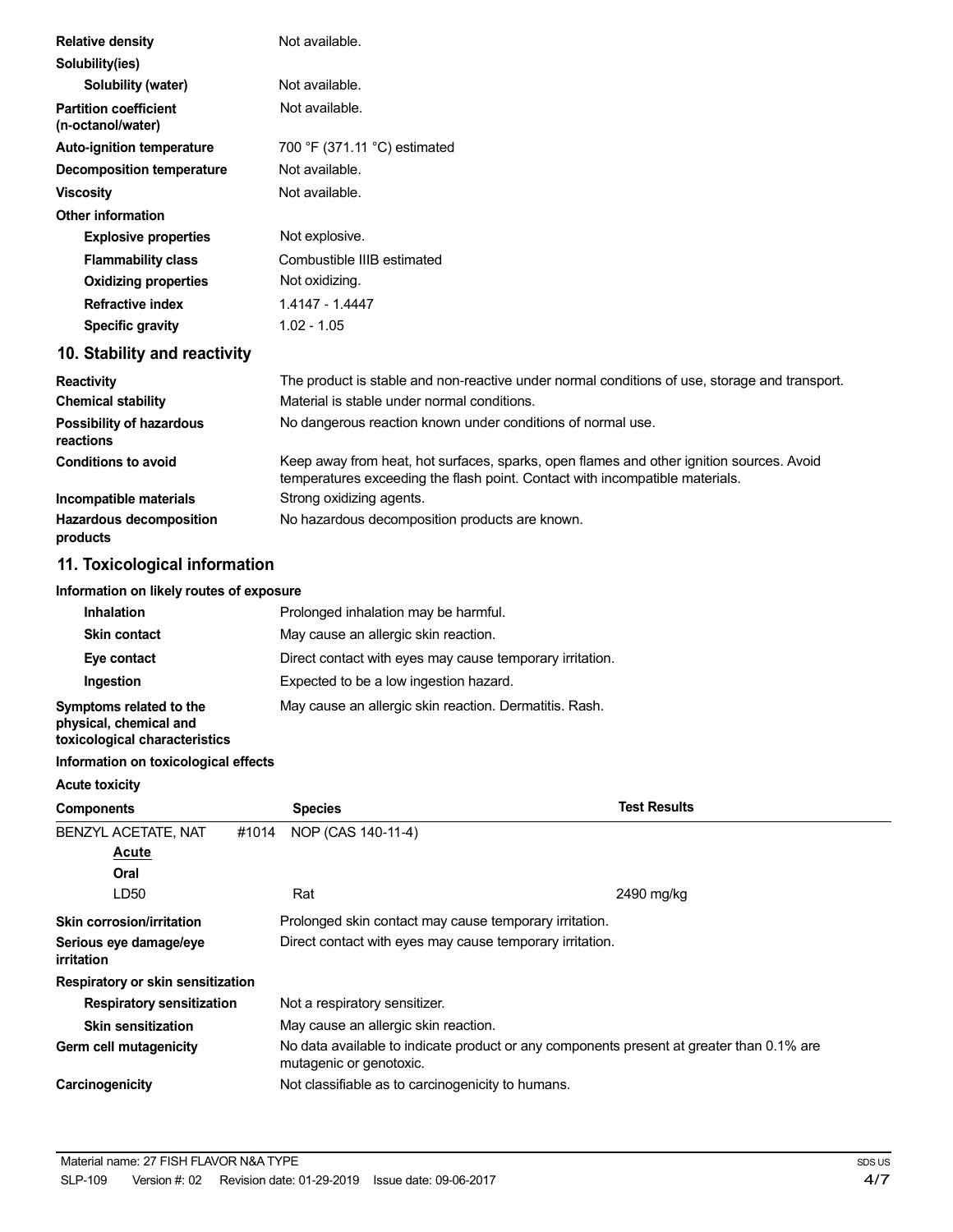| <b>IARC Monographs. Overall Evaluation of Carcinogenicity</b>                                           |                                                                                                                                                                                            |                                                        |                                                                                                                                                                                                       |
|---------------------------------------------------------------------------------------------------------|--------------------------------------------------------------------------------------------------------------------------------------------------------------------------------------------|--------------------------------------------------------|-------------------------------------------------------------------------------------------------------------------------------------------------------------------------------------------------------|
| BENZYL ACETATE, NAT<br>(CAS 140-11-4)<br>OSHA Specifically Regulated Substances (29 CFR 1910.1001-1052) | #1014                                                                                                                                                                                      | <b>NOP</b>                                             | 3 Not classifiable as to carcinogenicity to humans.                                                                                                                                                   |
| Not regulated.                                                                                          |                                                                                                                                                                                            |                                                        |                                                                                                                                                                                                       |
| US. National Toxicology Program (NTP) Report on Carcinogens                                             |                                                                                                                                                                                            |                                                        |                                                                                                                                                                                                       |
| Not listed.                                                                                             |                                                                                                                                                                                            |                                                        |                                                                                                                                                                                                       |
| <b>Reproductive toxicity</b>                                                                            |                                                                                                                                                                                            |                                                        | This product is not expected to cause reproductive or developmental effects.                                                                                                                          |
| Specific target organ toxicity -<br>single exposure                                                     | Not classified.                                                                                                                                                                            |                                                        |                                                                                                                                                                                                       |
| Specific target organ toxicity -<br>repeated exposure                                                   | Not classified.                                                                                                                                                                            |                                                        |                                                                                                                                                                                                       |
| <b>Aspiration hazard</b>                                                                                |                                                                                                                                                                                            | Not an aspiration hazard.                              |                                                                                                                                                                                                       |
| <b>Chronic effects</b>                                                                                  |                                                                                                                                                                                            | Prolonged inhalation may be harmful.                   |                                                                                                                                                                                                       |
| 12. Ecological information                                                                              |                                                                                                                                                                                            |                                                        |                                                                                                                                                                                                       |
| <b>Ecotoxicity</b>                                                                                      |                                                                                                                                                                                            |                                                        | The product is not classified as environmentally hazardous. However, this does not exclude the<br>possibility that large or frequent spills can have a harmful or damaging effect on the environment. |
| Persistence and degradability                                                                           | No data is available on the degradability of any ingredients in the mixture.                                                                                                               |                                                        |                                                                                                                                                                                                       |
| <b>Bioaccumulative potential</b>                                                                        |                                                                                                                                                                                            |                                                        |                                                                                                                                                                                                       |
| Partition coefficient n-octanol / water (log Kow)                                                       |                                                                                                                                                                                            |                                                        |                                                                                                                                                                                                       |
| <b>BENZYL ACETATE, NAT</b><br>PROPYLENE GLYCOL                                                          | #1014 NOP<br>NOM NFI                                                                                                                                                                       |                                                        | 1.96<br>$-0.92$                                                                                                                                                                                       |
|                                                                                                         | No data available.                                                                                                                                                                         |                                                        |                                                                                                                                                                                                       |
| <b>Mobility in soil</b>                                                                                 |                                                                                                                                                                                            |                                                        |                                                                                                                                                                                                       |
| Other adverse effects                                                                                   | No other adverse environmental effects (e.g. ozone depletion, photochemical ozone creation<br>potential, endocrine disruption, global warming potential) are expected from this component. |                                                        |                                                                                                                                                                                                       |
| 13. Disposal considerations                                                                             |                                                                                                                                                                                            |                                                        |                                                                                                                                                                                                       |
| <b>Disposal instructions</b>                                                                            |                                                                                                                                                                                            |                                                        | Collect and reclaim or dispose in sealed containers at licensed waste disposal site. Dispose of<br>contents/container in accordance with local/regional/national/international regulations.           |
| <b>Local disposal regulations</b>                                                                       |                                                                                                                                                                                            | Dispose in accordance with all applicable regulations. |                                                                                                                                                                                                       |
| Hazardous waste code                                                                                    | disposal company.                                                                                                                                                                          |                                                        | The waste code should be assigned in discussion between the user, the producer and the waste                                                                                                          |
| Waste from residues / unused<br>products                                                                |                                                                                                                                                                                            | Disposal instructions).                                | Dispose of in accordance with local regulations. Empty containers or liners may retain some<br>product residues. This material and its container must be disposed of in a safe manner (see:           |
| <b>Contaminated packaging</b>                                                                           | disposal.                                                                                                                                                                                  |                                                        | Since emptied containers may retain product residue, follow label warnings even after container is<br>emptied. Empty containers should be taken to an approved waste handling site for recycling or   |

## **14. Transport information**

## **DOT**

Not regulated as dangerous goods.

#### **IATA**

Not regulated as dangerous goods.

#### **IMDG**

Not regulated as dangerous goods.

**Transport in bulk according to Annex II of MARPOL 73/78 and the IBC Code** Not established.

# **15. Regulatory information**

**US federal regulations**

This product is a "Hazardous Chemical" as defined by the OSHA Hazard Communication Standard, 29 CFR 1910.1200.

# **Toxic Substances Control Act (TSCA)**

**TSCA Section 12(b) Export Notification (40 CFR 707, Subpt. D)**

Not regulated.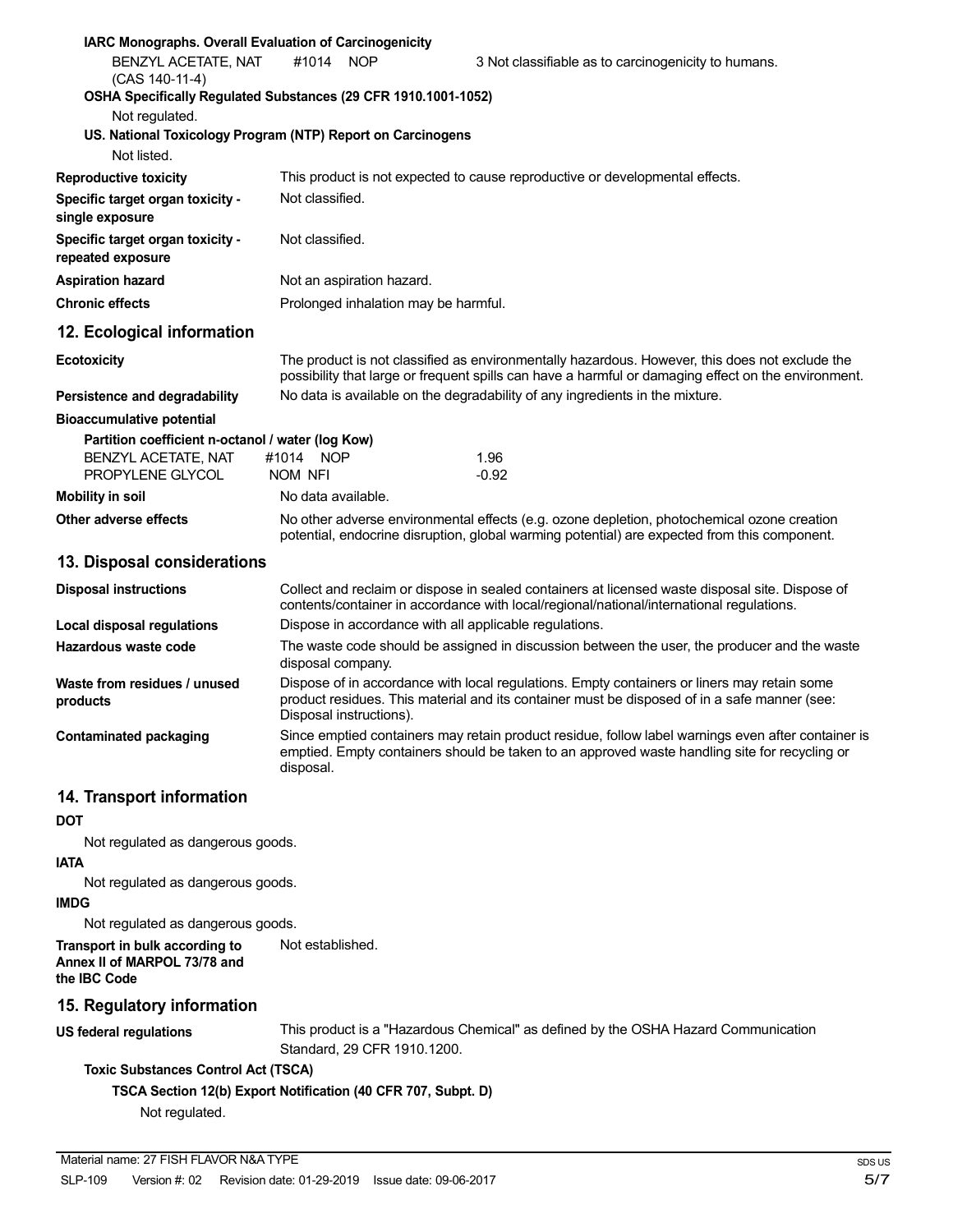| <b>CERCLA Hazardous Substance List (40 CFR 302.4)</b>                            |
|----------------------------------------------------------------------------------|
| Not listed.                                                                      |
| SARA 304 Emergency release notification                                          |
| Not regulated.                                                                   |
| OSHA Specifically Regulated Substances (29 CFR 1910.1001-1052)                   |
| Not regulated.                                                                   |
| Superfund Amendments and Reauthorization Act of 1986 (SARA)                      |
| <b>SARA 302 Extremely hazardous substance</b>                                    |
| Not listed.                                                                      |
| No (Exempt)<br>SARA 311/312 Hazardous<br>chemical                                |
| SARA 313 (TRI reporting)<br>Not regulated.                                       |
| Other federal regulations                                                        |
| Clean Air Act (CAA) Section 112 Hazardous Air Pollutants (HAPs) List             |
| Not regulated.                                                                   |
| Clean Air Act (CAA) Section 112(r) Accidental Release Prevention (40 CFR 68.130) |
| Not regulated.                                                                   |
| Not regulated.<br><b>Safe Drinking Water Act</b><br>(SDWA)                       |
| US state regulations                                                             |
| California Dramaelilan CE                                                        |

**California Proposition 65**

California Safe Drinking Water and Toxic Enforcement Act of 1986 (Proposition 65): This material is not known to contain any chemicals currently listed as carcinogens or reproductive toxins. For more information go to www.P65Warnings.ca.gov.

#### **International Inventories**

| Country(s) or region        | <b>Inventory name</b>                                                     | On inventory (yes/no)* |
|-----------------------------|---------------------------------------------------------------------------|------------------------|
| Australia                   | Australian Inventory of Chemical Substances (AICS)                        | No.                    |
| Canada                      | Domestic Substances List (DSL)                                            | <b>No</b>              |
| Canada                      | Non-Domestic Substances List (NDSL)                                       | <b>No</b>              |
| China                       | Inventory of Existing Chemical Substances in China (IECSC)                | No.                    |
| Europe                      | European Inventory of Existing Commercial Chemical<br>Substances (EINECS) | <b>No</b>              |
| Europe                      | European List of Notified Chemical Substances (ELINCS)                    | No.                    |
| Japan                       | Inventory of Existing and New Chemical Substances (ENCS)                  | <b>No</b>              |
| Korea                       | Existing Chemicals List (ECL)                                             | <b>No</b>              |
| New Zealand                 | New Zealand Inventory                                                     | <b>No</b>              |
| Philippines                 | Philippine Inventory of Chemicals and Chemical Substances<br>(PICCS)      | <b>No</b>              |
| Taiwan                      | Taiwan Chemical Substance Inventory (TCSI)                                | <b>No</b>              |
| United States & Puerto Rico | Toxic Substances Control Act (TSCA) Inventory                             | No                     |

\*A "Yes" indicates that all components of this product comply with the inventory requirements administered by the governing country(s) A "No" indicates that one or more components of the product are not listed or exempt from listing on the inventory administered by the governing country(s).

#### **16. Other information, including date of preparation or last revision**

| <b>Issue date</b><br><b>Revision date</b> | 09-06-2017<br>01-29-2019                                                                                                                                                                                                                                                                                                                                                                                                                                                                                     |
|-------------------------------------------|--------------------------------------------------------------------------------------------------------------------------------------------------------------------------------------------------------------------------------------------------------------------------------------------------------------------------------------------------------------------------------------------------------------------------------------------------------------------------------------------------------------|
| Version #                                 | 02                                                                                                                                                                                                                                                                                                                                                                                                                                                                                                           |
| <b>Disclaimer</b>                         | Capella Flavors, Inc. cannot anticipate all conditions under which this information and its product, or<br>the products of other manufacturers in combination with its product, may be used. It is the user's<br>responsibility to ensure safe conditions for handling, storage and disposal of the product, and to<br>assume liability for loss, injury, damage or expense due to improper use. The information in the<br>sheet was written based on the best knowledge and experience currently available. |